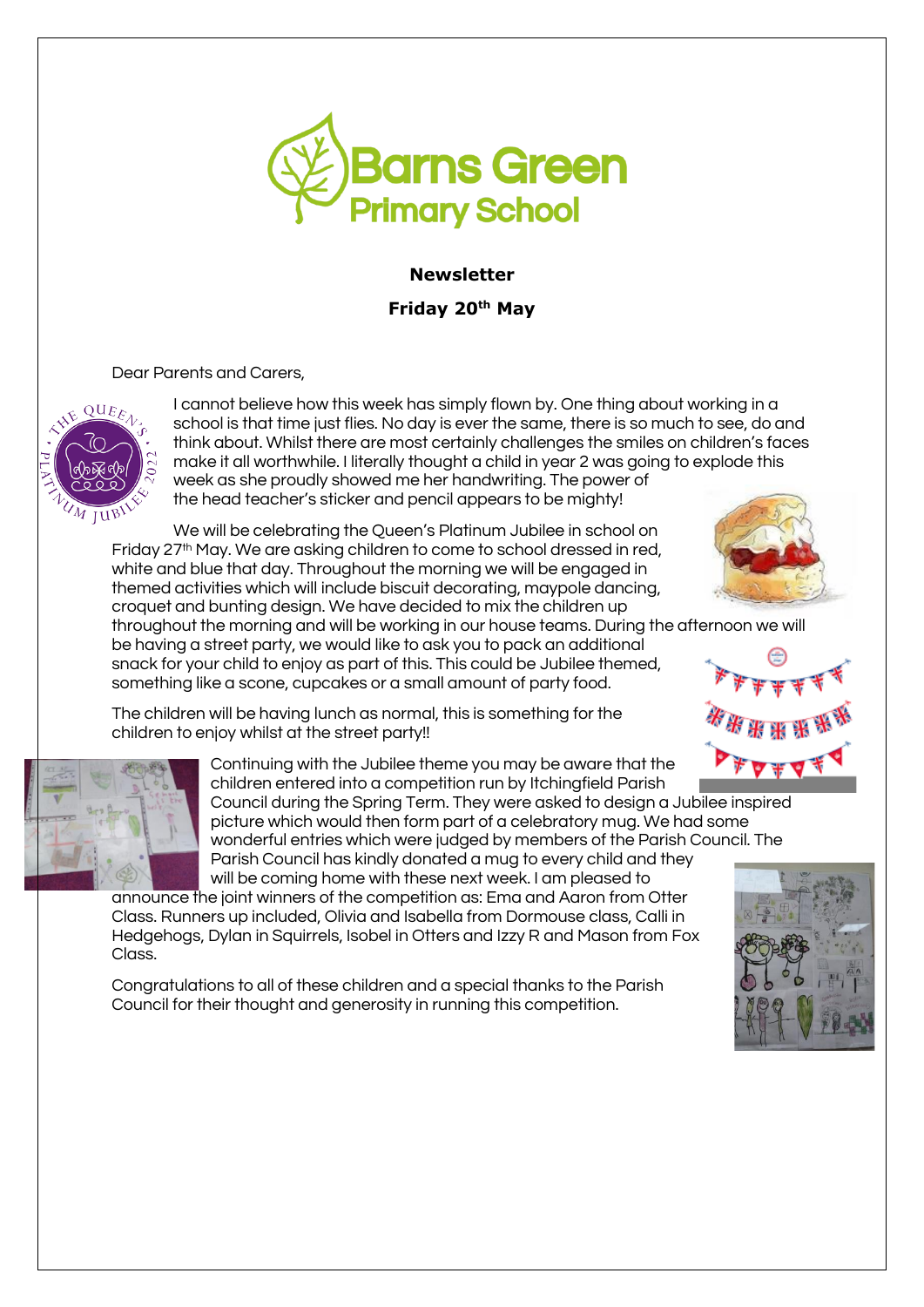

I would like to remind you once again of the importance of getting your child to school in good time. Our school gates open at 8:45 and children are engaged in meaningful activities from the moment they arrive. These activities include consolidation of previous learning, handwriting and the chance to change reading books and improve the previous day's work. Being on time helps to establish positive routines and helps to get your child's day off to a good start. If your child regularly misses this time or arrives late they really do miss out. Punctuality leads to an understanding that school is important and education is valuable. It really does

contribute to progress.

Teachers take the register at 8:55 and our registration process closes at 9:15, any child who arrives after this will be marked as late. This is marked as U in the register. The school has a duty to report children with persistent U codes, which could lead to a fine.

Thank you for your support over this important matter.

Mrs Sands our learning mentor has asked me to draw your attention to some free workshops supporting children's mental health. These can be found by following the link.

[https://www.westsussexmind.org/training-courses/mental-health-training/training-to](https://www.westsussexmind.org/training-courses/mental-health-training/training-to-support-young-people/understanding-young-peoples-mental-health)[support-young-people/understanding-young-peoples-mental-health](https://www.westsussexmind.org/training-courses/mental-health-training/training-to-support-young-people/understanding-young-peoples-mental-health)

Finally we are looking forward to sharing the NSPCC resources, 'Speak out and stay safe' with the children after half term. I hope you have the opportunity to read the information letter and to discuss these important issues at home.

Hopefully the sun will soon be out, I am sure the children will miss being on the field today.

Have a lovely weekend,

Warm wishes

Mrs Tracey Newbold

#### Jubilee Celebrations

Children come to school wearing red, white and blue and bring their own street party snack for the afternoon.

#### Dormouse Children – Pick up

Please can parents line up and collect their children in turn from Miss West at the classroom gate. The end of the day can be quite hectic and it helps to make sure that the children are going home with their correct adult. We need to lock the gate promptly at the end of the day, as the playground is used for sports clubs, and a smooth pick up and exit from the premises allows us to do this.